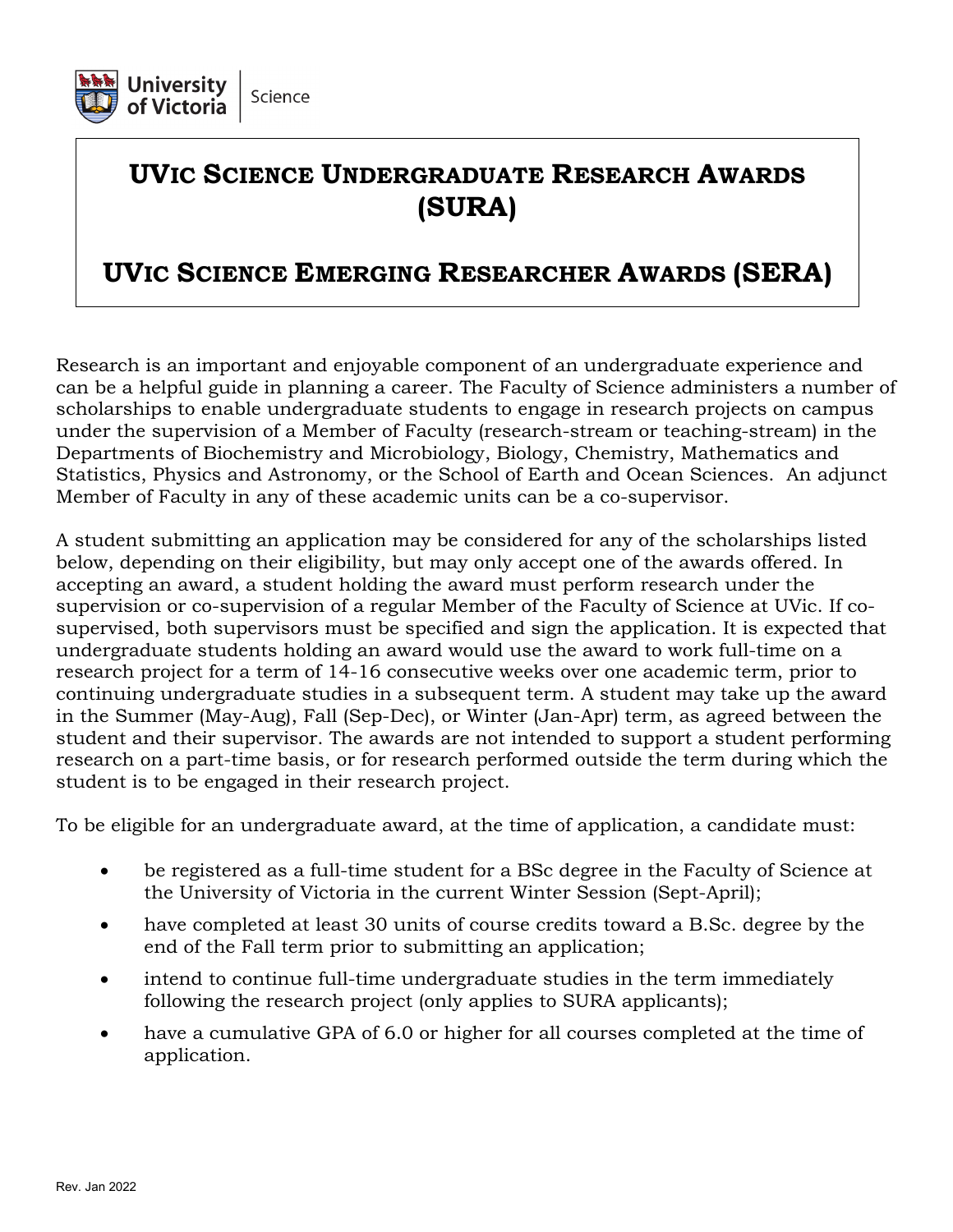#### **NSERC USRA** (**U**ndergraduate **S**tudent **R**esearch **A**ward)

The Natural Sciences and Engineering Research Council of Canada (NSERC). See website [\(https://www.nserc-crsng.gc.ca/students-etudiants/ug-pc/usra-brpc\\_eng.asp\)](https://www.nserc-crsng.gc.ca/students-etudiants/ug-pc/usra-brpc_eng.asp) for information and eligibility. The award provides \$6,000 from NSERC plus a minimum of \$1,500 from the research supervisor. Please note that additional awards for Canadian Indigenous students (First Nations, Inuit or Métis peoples) are available beyond the base UVic allocation. A B- GPA is required for NSERC applications.

#### **SURA** (**S**cience **U**ndergraduate **R**esearch **A**ward)

A fund endowed by the estate of the late Eva Moody provides a number of research awards each year to undergraduate students, including one additional SURA for a self-declared Canadian or International Indigenous student. The award provides \$4,000 from the Faculty of Science plus a minimum of  $\bar{$}4,000$  from the research supervisor.

#### **SERA** (**S**cience **E**merging **R**esearcher **A**ward)

An anonymous donor has provided funds for awards to students, with emphasis on supporting members of a group with historical and/or current barriers to equity, including but not limited to

- First Nations, Métis and Inuit peoples, and all other Indigenous peoples;
- members of groups that currently or historically experience discrimination due to race, ancestry, colour, religion and/or spiritual beliefs, or place of origin;
- persons with visible and/or invisible (physical and/or mental) disabilities;
- persons who identify as women; and
- persons of marginalized sexual orientations, gender identities, and gender expressions.

Students will have shown potential as a scientist in their field as evidenced by a combination of academic accomplishments, extracurricular activities, and a letter of support by at least one STEM faculty member familiar with the student, and in light of the barriers the applicant faces.

The award for undergraduate students provides \$5,500 from the Faculty of Science plus a minimum of \$3,500 from the research supervisor.

No handwritten applications will be accepted. Student applicants should complete parts 1A and 1B, save the application on their computer and email the completed electronic form to their proposed supervisor. The supervisor should in turn complete part 2. The application must be signed by the student and the supervisor(s) before being submitted to the general office of the supervisor's home department. The contact information of the six Faculty of Science departments can be found here: *<https://www.uvic.ca/science/departments/index.php>*.

The deadline is set by the Departments/School of the Faculty of Science. Please monitor their respective websites for details. Students and supervisors will be notified as soon as possible thereafter as to whether their applications have been successful.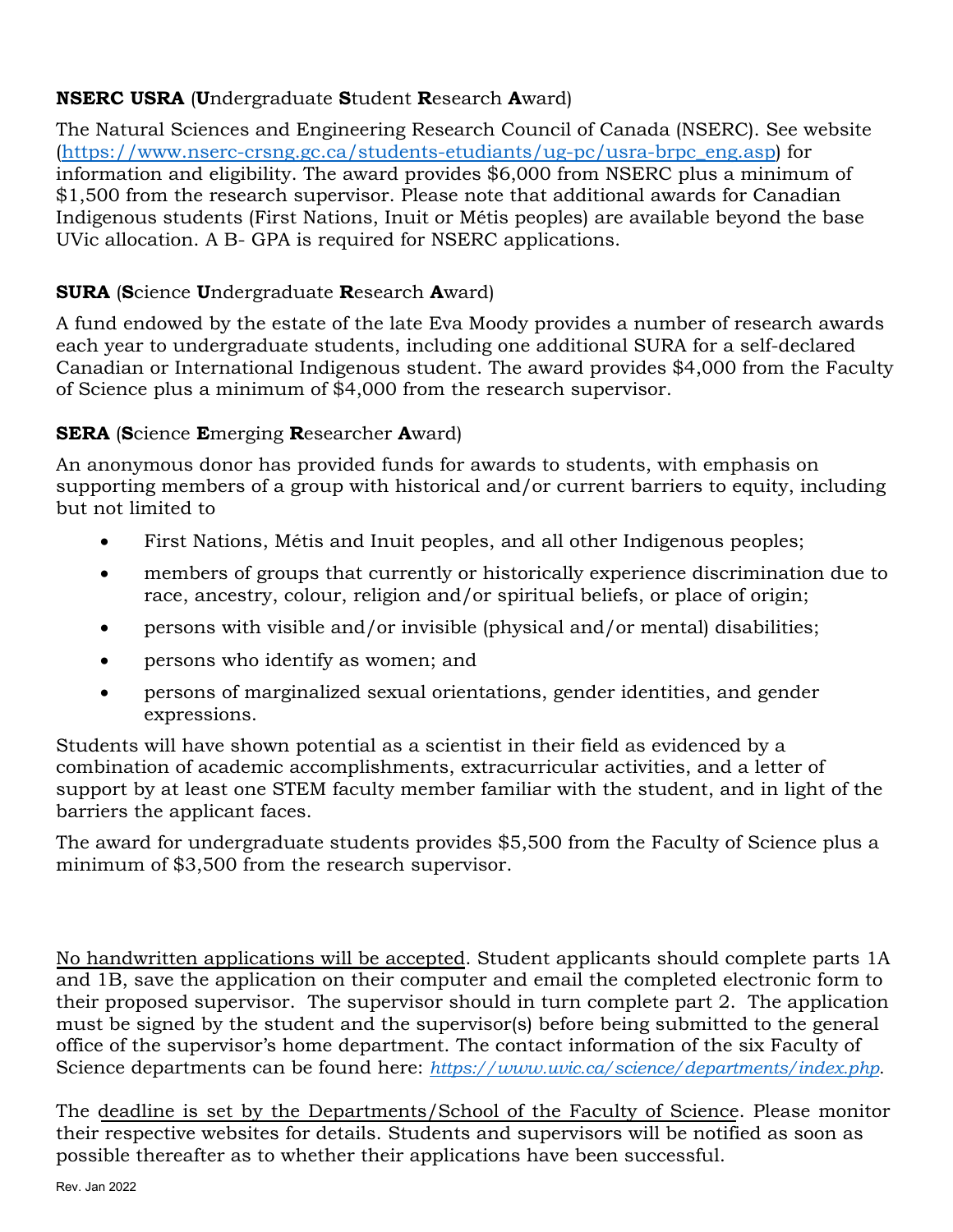

## **SCIENCE UNDERGRADUATE RESEARCH AWARDS (SURA) SCIENCE EMERGING RESEARCHER AWARD (SERA)**

Application

Part 1A - Student Applicant (no handwritten applications will be accepted)

| Surname:                                                                                                                                                                                                                                                                                                   | Given name:                                                                                                                                                                                                                                                                                                                       |
|------------------------------------------------------------------------------------------------------------------------------------------------------------------------------------------------------------------------------------------------------------------------------------------------------------|-----------------------------------------------------------------------------------------------------------------------------------------------------------------------------------------------------------------------------------------------------------------------------------------------------------------------------------|
| Student #: V00                                                                                                                                                                                                                                                                                             | Email: Email: Email: Email: Email: Email: Email: Email: Email: Email: Email: Email: Email: Email: Email: Email: Email: Email: Email: Email: Email: Email: Email: Email: Email: Email: Email: Email: Email: Email: Email: Email                                                                                                    |
|                                                                                                                                                                                                                                                                                                            | Program (e.g. BSc Chemistry): 2008 - 2009 - 2010 - 2010 - 2010 - 2010 - 2010 - 2010 - 2010 - 2010 - 2010 - 201                                                                                                                                                                                                                    |
|                                                                                                                                                                                                                                                                                                            |                                                                                                                                                                                                                                                                                                                                   |
| Intended term to take up award (Summer, Fall, or Winter): _______________________                                                                                                                                                                                                                          |                                                                                                                                                                                                                                                                                                                                   |
| Which awards are you applying for? (it is possible to apply for both):                                                                                                                                                                                                                                     | SURA  <br><b>SERA</b>                                                                                                                                                                                                                                                                                                             |
|                                                                                                                                                                                                                                                                                                            | In order to determine your eligibility for the awards, indicate which of the following statements apply to you:                                                                                                                                                                                                                   |
| Victoria in the current Winter Session (Sept-April), OR                                                                                                                                                                                                                                                    | I am registered as a full-time student (12 units or higher) for a BSc degree in the Faculty of Science at the University of                                                                                                                                                                                                       |
| Accommodation" to this application.                                                                                                                                                                                                                                                                        | I am registered with the Centre for Accessible Learning for an accommodated workload for a bachelor's degree in the Faculty<br>of Science at the University of Victoria in the current Winter Session (Sept-April). I have attached a copy of my "Letter of                                                                       |
| application.                                                                                                                                                                                                                                                                                               | I have completed at least 30 units of course credits toward a B.Sc. degree by the end of the Fall term prior to submitting this                                                                                                                                                                                                   |
|                                                                                                                                                                                                                                                                                                            | I intend to continue full-time undergraduate studies in the term immediately following the research project.                                                                                                                                                                                                                      |
|                                                                                                                                                                                                                                                                                                            | I have a cumulative GPA of 6.0 or higher for all courses completed at the time of application.                                                                                                                                                                                                                                    |
| I am a Canadian Indigenous student.                                                                                                                                                                                                                                                                        |                                                                                                                                                                                                                                                                                                                                   |
| I am an International Indigenous student.                                                                                                                                                                                                                                                                  |                                                                                                                                                                                                                                                                                                                                   |
| First Nations, Métis and Inuit peoples, and all other Indigenous peoples;<br>$\bullet$<br>$\bullet$<br>spiritual beliefs, or place of origin;<br>persons with visible and/or invisible (physical and/or mental) disabilities;<br>$\bullet$<br>persons who identify as women; and<br>$\bullet$<br>$\bullet$ | I am a member of a group with historical and/or current barriers to equity, including but not limited to:<br>members of groups that currently or historically experience discrimination due to race, ancestry, colour, religion and/or<br>persons of marginalized sexual orientations, gender identities, and gender expressions. |
|                                                                                                                                                                                                                                                                                                            | I have previously held a research award at UVic. (If yes, list the award, the supervisor and the dates)                                                                                                                                                                                                                           |
|                                                                                                                                                                                                                                                                                                            |                                                                                                                                                                                                                                                                                                                                   |
| I have applied for other research awards: NSERC-USRA                                                                                                                                                                                                                                                       | <b>BIOCAN RX Studentship</b><br>Other research award<br><b>BC Cancer Studentship</b>                                                                                                                                                                                                                                              |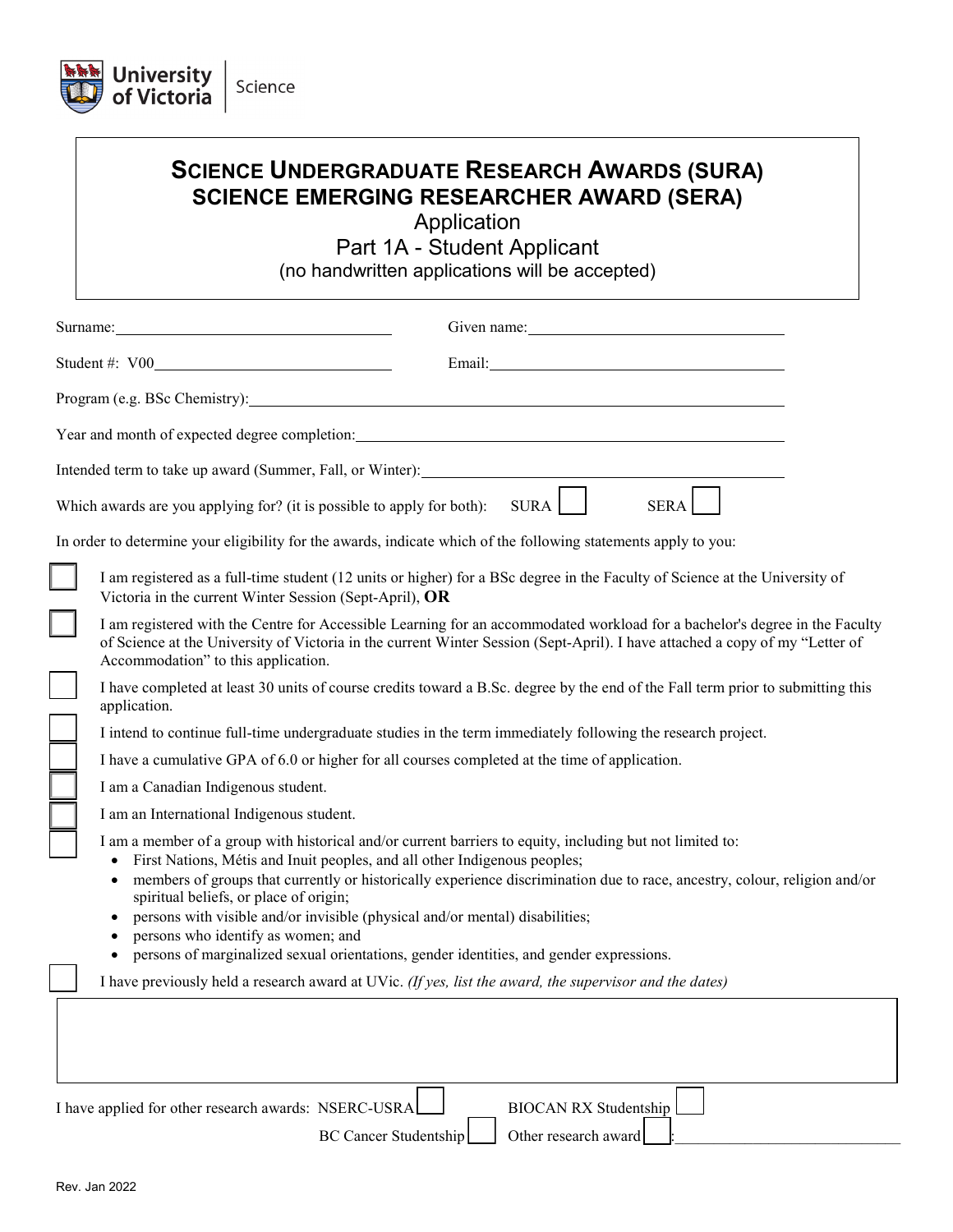

### **SCIENCE UNDERGRADUATE RESEARCH AWARDS (SURA) SCIENCE EMERGING RESEARCHER AWARD (SERA)**

Application

Part 1B - Student Applicant

(to be filled out by student – no handwritten applications will be accepted)

In 300 words or less, using a font no smaller than 10 points, describe why you wish to do a research project.

SERA applicants must arrange to have a letter of support sent to home department. Letter writer:

Surname, Given Name

Student Signature Date

Print name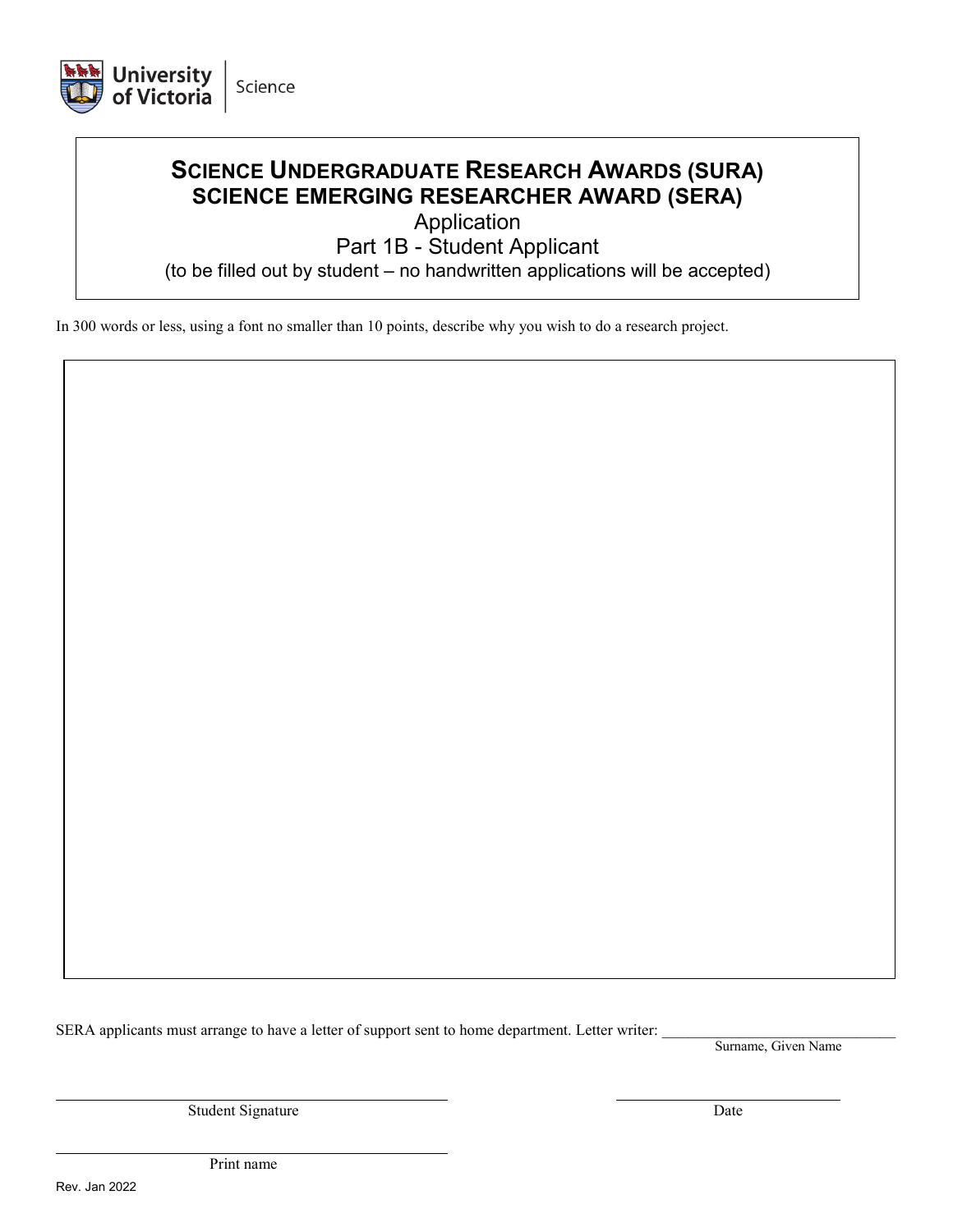

| <b>SCIENCE UNDERGRADUATE RESEARCH AWARDS (SURA)</b> |
|-----------------------------------------------------|
| <b>SCIENCE EMERGING RESEARCHER AWARD (SERA)</b>     |

Application

Part 2A – Faculty Research Supervisor

(to be filled out by supervisor – no handwritten applications will be accepted)

| <b>Student Information:</b>                                                                                                                                                                                                    |                                            |  |
|--------------------------------------------------------------------------------------------------------------------------------------------------------------------------------------------------------------------------------|--------------------------------------------|--|
|                                                                                                                                                                                                                                |                                            |  |
|                                                                                                                                                                                                                                |                                            |  |
| Supervisor Information:                                                                                                                                                                                                        | Co-Supervisor information (if applicable): |  |
|                                                                                                                                                                                                                                |                                            |  |
| Dept & Email:                                                                                                                                                                                                                  | Dept & Email:                              |  |
| External grant funding used for matching contribution:                                                                                                                                                                         |                                            |  |
|                                                                                                                                                                                                                                |                                            |  |
| Program: etc. and the contract of the contract of the contract of the contract of the contract of the contract of the contract of the contract of the contract of the contract of the contract of the contract of the contract |                                            |  |
| Project Information:                                                                                                                                                                                                           |                                            |  |
| Title:                                                                                                                                                                                                                         |                                            |  |

1) In 300 words or less, using a font no smaller than 10 points, describe proposed summary project, including the time course